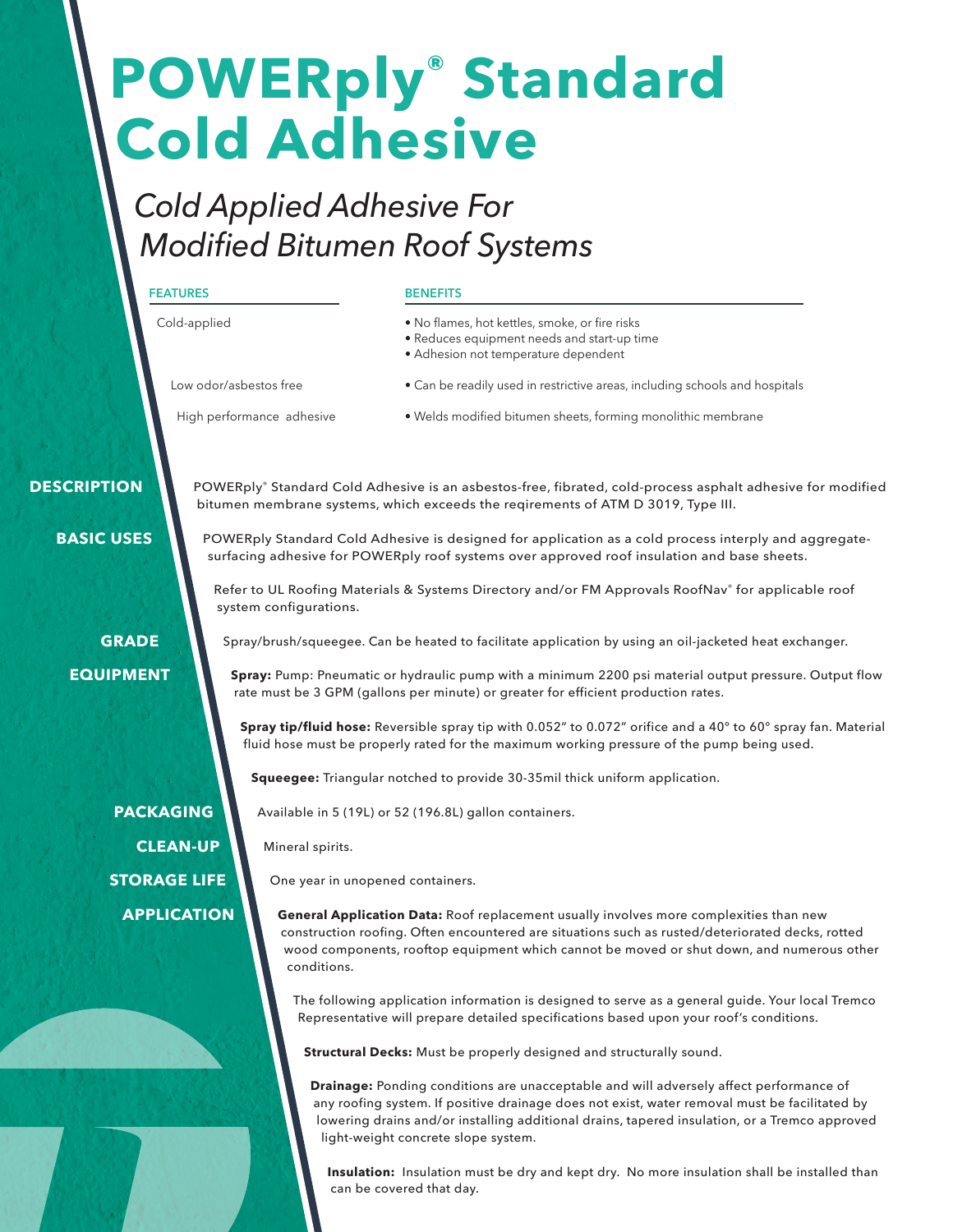### **APPLICATION CONTINUED**

# **POWERply® Standard Cold Adhesive**

### **Acceptable Insulations:**

| <b>TYPF</b>  | MINIMUM THICKNESS* FACER                              |                                          |
|--------------|-------------------------------------------------------|------------------------------------------|
| Wood Fiber   | $1/2$ " (13mm)                                        | Treated                                  |
| Gypsum Board | $1/4$ " (6mm)                                         | Treated fiberglass or compressed surface |
|              | Maximum size: $4' \times 8'$ (1219mm $\times$ 2438mm) |                                          |

*\* Minimum thickness for application of POWERply Standard Cold Adhesive. Follow insulation manufacturer's instructions to obtain minimum thickness for spanning metal deck ribs.*

**Installation Procedures:** According to particular project specifications, prepare surface to be covered:

- Replace areas of wet insulation, deteriorated deck, and wood components.
- Install roof insulation or base sheet.

Plan placement of POWERply Roof System to ensure that water flows over or along, but not against exposed edges. Starting a low point of roof, embed asphalt coated base sheet in a uniform continuous application of POWERply Standard Cold Adhesive. Apply POWERply membranes in a fresh application of POWERply Standard Cold Adhesive. Lap 4"(100mm); minimum end laps 6"(150 mm) minimum. Offset labs of top membrane from base sheet laps. Stagger end laps 36"(approx 1 m). Apply pressure to end lap areas to assure positive adhesion.

Lap 4" (100mm) minimum; end laps 6" (150mm) minimum. Offset laps from base sheet laps. Stagger end laps 36" (approx. 1m) minimum. Apply pressure to end lap areas to assure positive adhesion.

To assure complete and uniform adhesion adhesive should exude past lap edges.

2 gals/ $SO(0.8 L/m^2)$  per ply.

Gravel: Apply POWERply Standard Cold Adhesive over roof surface at 5 gal/100 ft<sup>2</sup> (2.0 L/ m<sup>2</sup>). Immediately broadcast 400-500 lb/100 ft<sup>2</sup> (19.4-24.4 kg/m<sup>2</sup>) of new, clean aggregate into adhesive. Aggregate shall conform to ASTM D 1863.

**Roof Coatings:** Allow for a 28 day minimum cure period for POWERply granule surfaced membranes that are adhered in POWERply Standard Cold Adhesive prior to the application of roof coatings, Alumanation 301, ICE Coating, Tremco T24 Coating or Solargard 6083 over the top of POWERply granule surfaced membranes.

- Not intended to perform under ponding conditions. Positive drainage required.
- Not to be used as an insulation adhesive.
- Not to be exposed to solvents, oils, or other contaminants harmful to asphaltic materials.
- Not intended for use in adhering cold applied BUR and MB systems directly to isocyanurate insulation; the use of an approved cover board over isocyanurate insulation is recommended.
- Not intended for use as a smooth roof coating.
- Not for use over expanded polystyrene (EPS) or EPS composite insulations installed in any configuration unless EPS is encapsulated within lightweight insulating cellular concrete.
- Backnail membrane on roofs with slopes 2:12 (2" per foot) or greater. Do not install on roofs with slopes greater than 4:12 (4" per foot).

| <b>PROPERTY</b>          | <b>TYPICAL VALUE</b>          | <b>TEST METHOD</b>    |
|--------------------------|-------------------------------|-----------------------|
| Asbestos content         | None                          | EPA 600/R-13/116      |
| Viscosity @ 77°F         | 25,000-75,000 cP (25-75 Pa•s) | <b>ASTM D 2196</b>    |
| Density @ 77°F           | 7.2-7.6 lb/gal                | <b>ASTM D 6511</b>    |
| Nonvolatile content      | 72%                           | <b>ASTM D 6511</b>    |
| Asphalt content, min.    | 50%                           | <b>ASTM D 6511</b>    |
| Flash point              | $>100^{\circ}$ F              | ASTM D93              |
| Uniformity & Consistency | Pass                          | <b>ASTM D 6511</b>    |
| <b>VOC</b>               | $<$ 250g/L                    | <b>ASTM D 6511</b>    |
| Lap Strength at 24 hrs   | $17$ lbf/in $(3kN/m)$         | ASTM D 3019, Type III |

## **COVERAGE RATE SURFACING OPTIONS**

## **LIMITATIONS**

 **PHYSICAL PROPERTIES**